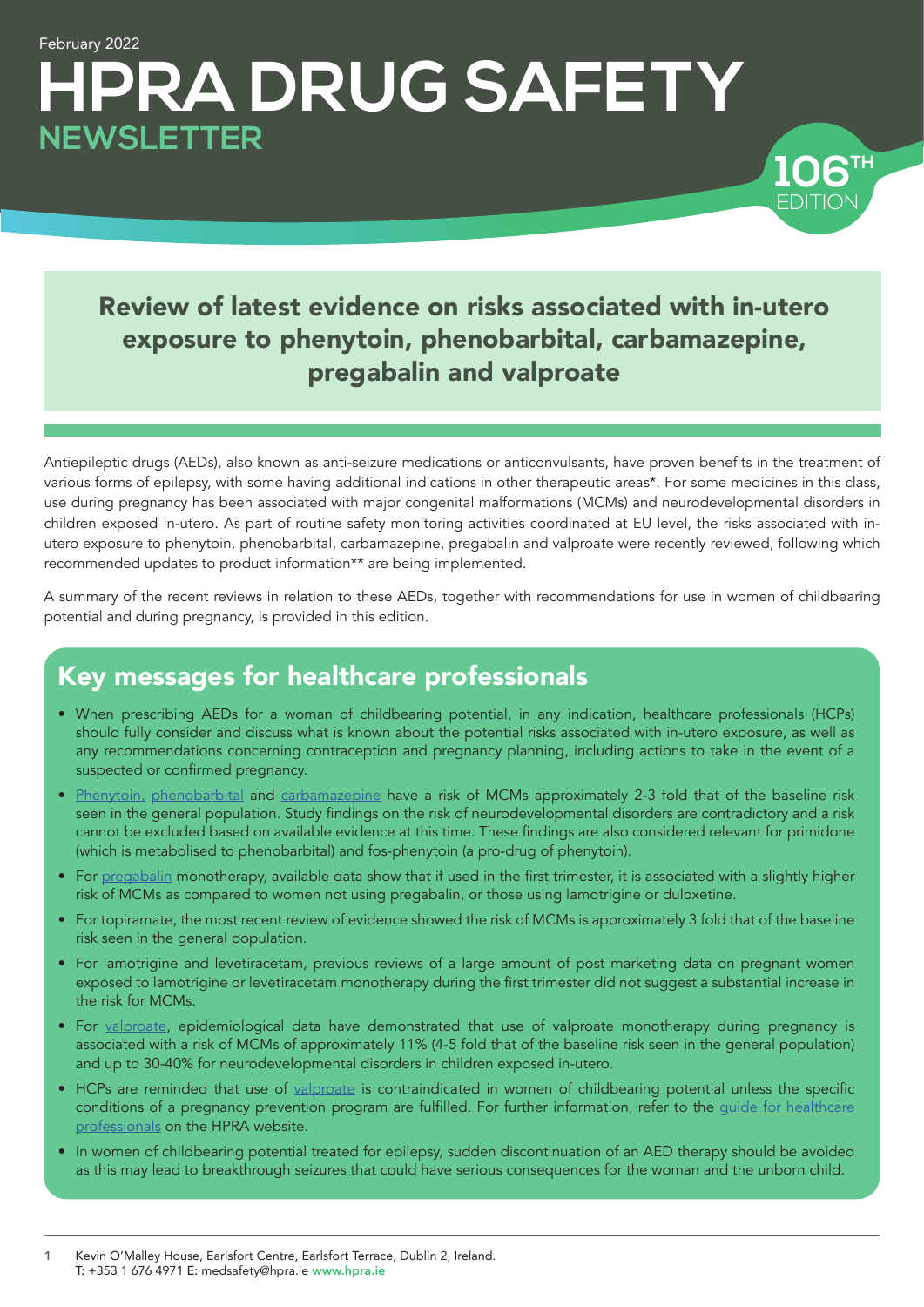### <span id="page-1-0"></span>Phenytoin, phenobarbital, carbamazepine

The recent reviews at EU level for phenytoin, phenobarbital, carbamazepine included the latest data from observational studies, pregnancy registries and meta-analyses on the risks of major congenital malformations (MCMs) and neurodevelopmental disorders in children exposed in-utero. These data are also applicable to primidone (extensively metabolised to phenobarbital) and fos-phenytoin (a pro-drug of phenytoin).

Overall, the increased risk of MCMs in children exposed in-utero was found to be approximately 2 to 3 fold that of the baseline risk seen in general population (which has a frequency of 2-3%). Studies investigating the association between in-utero exposure to these medicines and neurodevelopmental disorders had contradictory findings, and a risk cannot be excluded based on available evidence at this time.

The evidence supports the recommendation that these medicines should only be prescribed for women of childbearing potential or in pregnancy when the potential benefit is judged to outweigh the risks, and following consideration of other suitable treatment options.

A summary of the key findings for each of these AEDs is provided in the table below.

| Phenytoin<br>Fos-phenytoin        | • The prevalence of MCM in children exposed in-utero to phenytoin as monotherapy was found to be<br>6.26% (95% CI: 4.37% - 8.47%) in a meta-analysis <sup>1</sup> based on data from 25 studies including 1279<br>exposed pregnancies, and 6.4% (95% CI: 2.8%-12.2%) in a prospective cohort study based on data<br>from a pregnancy registry, including 125 exposed pregnancies <sup>2</sup> . |
|-----------------------------------|-------------------------------------------------------------------------------------------------------------------------------------------------------------------------------------------------------------------------------------------------------------------------------------------------------------------------------------------------------------------------------------------------|
|                                   | • Malformations such as orofacial clefts, cardiac defects, craniofacial defects, nail and digit hypoplasia,<br>and growth abnormalities (including microcephaly and prenatal growth deficiency), have been<br>reported either individually or as part of a Foetal Hydantoin Syndrome among children born to<br>women with epilepsy who used phenytoin during pregnancy.                         |
|                                   | • Available evidence was insufficient to conclude on a dose-dependent risk of MCM.                                                                                                                                                                                                                                                                                                              |
|                                   | • Neurodevelopmental disorders have been reported among children born to women with epilepsy<br>who used phenytoin alone or in combination with other AEDs during pregnancy. Study findings on<br>the risk of neurodevelopmental disorders in children exposed to phenytoin in-utero are contradictory<br>and a risk cannot be excluded.                                                        |
|                                   | • The magnitude of the risk to the unborn child is unknown when phenytoin use is of short duration in<br>emergency situations, for example, parenteral phenytoin administration in a hospital setting.                                                                                                                                                                                          |
|                                   | • Study findings are also relevant for fos-phenytoin which is a pro-drug of phenytoin and is rapidly<br>converted into phenytoin.                                                                                                                                                                                                                                                               |
| Phenobarbital<br><b>Primidone</b> | • The prevalence of MCM in children exposed in-utero to phenobarbital monotherapy was found in the<br>meta-analysis to be 7.10% (95% CI: 5.36 - 9.08) based on 23 studies including 709 exposures <sup>1</sup> and<br>7.10% (95% CI: 5.36 - 9.08) in the prospective cohort study and 6.5% (95% CI 4.2-9.9) based on 294<br>exposures <sup>2</sup> .                                            |
|                                   | • Available evidence suggests the risk is dose-dependent; however, no dose has been found to be<br>without risk.                                                                                                                                                                                                                                                                                |
|                                   | • Associations between exposure in-utero and specific birth defects of cleft lip and palate and cardiac<br>malformations have been demonstrated <sup>1,3</sup> while data from a registry study suggests an increased risk<br>of children born small for gestational age or with reduced body length, compared to lamotrigine<br>monotherapy <sup>4</sup> .                                     |
|                                   | • Neurodevelopmental disorders have been reported among children exposed to phenobarbital in-<br>utero. However studies related to the risk of neurodevelopmental disorders in children exposed are<br>inconclusive and contradictory, but a risk cannot be excluded. Pre-clinical studies have also reported<br>adverse neurodevelopment effects.                                              |
|                                   | • The magnitude of the risk to the unborn child is unknown when phenobarbital use is of short duration,<br>for example, parenteral administration in emergency situations.                                                                                                                                                                                                                      |
|                                   | • As primidone is extensively metabolised into phenobarbital, the results of these studies were considered<br>to be relevant also for primidone.                                                                                                                                                                                                                                                |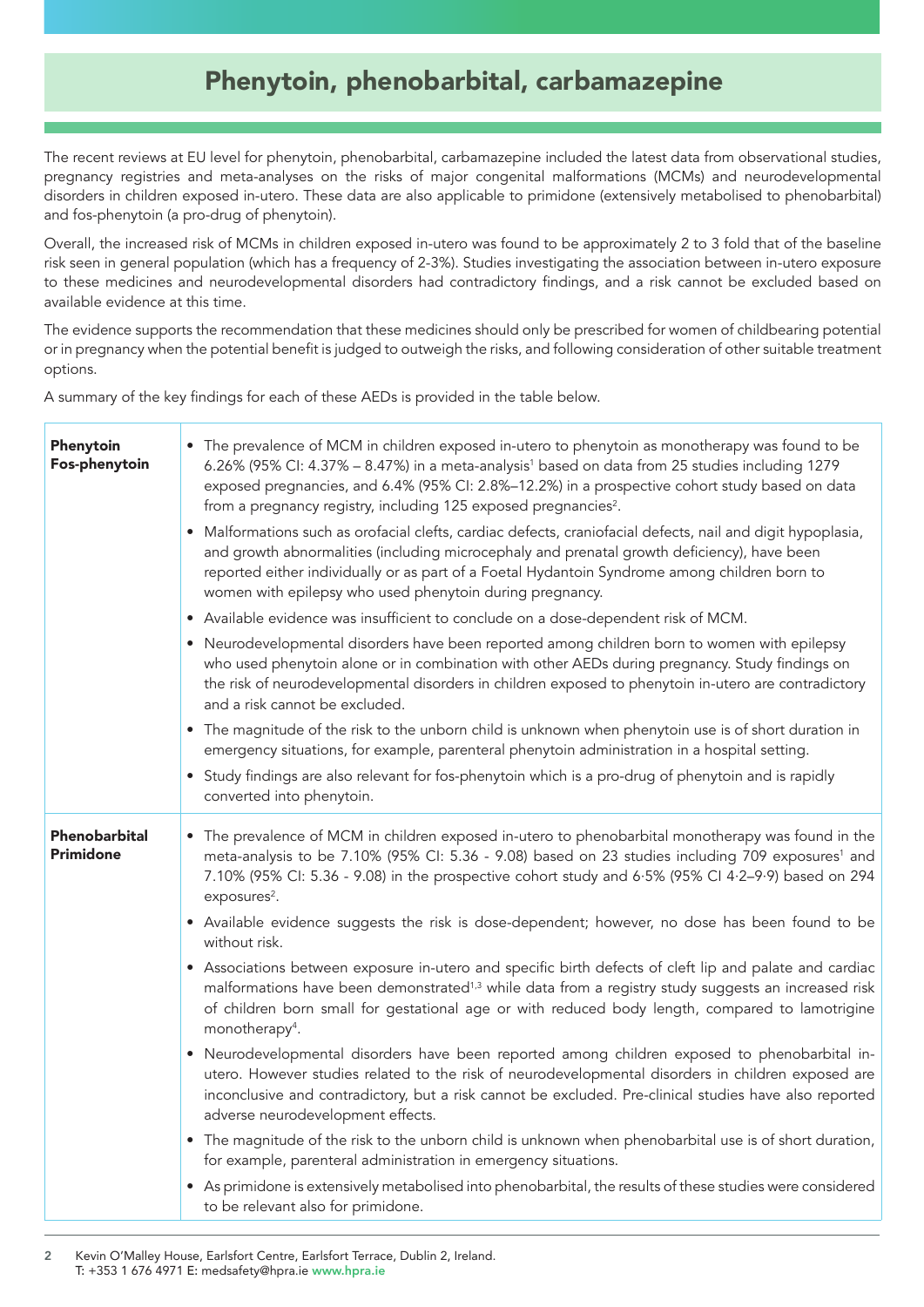| Carbamazepine | • The prevalence of MCM in children exposed in-utero to carbamazepine monotherapy was found to<br>be 4.93% (95% CI: 3.84 to 6.16) in the meta-analysis, based on data from 30 studies including 4666<br>pregnancy exposures <sup>1</sup> , and 5.5% (95% CI: 4.5–6.6) in the prospective cohort study, based on 1957<br>exposed pregnancies <sup>2</sup> . |
|---------------|------------------------------------------------------------------------------------------------------------------------------------------------------------------------------------------------------------------------------------------------------------------------------------------------------------------------------------------------------------|
|               | • Available evidence suggests that the risk is dose-dependent.                                                                                                                                                                                                                                                                                             |
|               | • The types of malformations which have been reported in exposed children include neural tube defects<br>(spina bifida), craniofacial defects such as cleft lip/palate, cardiovascular malformations, hypospadias,<br>hypoplasia of the fingers, and other anomalies involving various body systems.                                                       |
|               | • Study findings on the risk of neurodevelopmental disorders in children exposed to carbamazepine in-<br>utero are contradictory; however, a risk cannot be excluded.                                                                                                                                                                                      |

### Advice to healthcare professionals

*Key recommendations in relation to use of these medicines in women of childbearing potential and during pregnancy are*  summarised below. For recommendations specifically related to the use of parenteral products in the context of emergency *situations, please refer to the SmPC for the individual products.*

- The latest evidence supports the recommendation that these medicines should not be used in women of childbearing potential unless the potential benefit is judged to outweigh the risks following consideration of other suitable treatment options.
- When necessary to prescribe for a woman of childbearing potential, the patient should be informed of the potential risks to an unborn child, and treatment regularly reviewed.
- The patient should be counselled on the need to use effective contraception during treatment and for an appropriate length of time following discontinuation, should treatment be stopped.
- A pregnancy test should be considered before initiation of treatment.
- Due to enzyme induction, phenytoin, fos-phenytoin, phenobarbital, primidone and carbamazepine may result in a failure of the therapeutic effect of hormonal contraceptives. Therefore, counselling regarding the use of other effective contraceptive methods should be given.
- The patient should be informed to consult a doctor if pregnancy is being planned to allow for review of alternative treatments before contraception is discontinued and prior to conception.
- The patient should be informed to contact her doctor immediately if pregnancy is suspected or confirmed.
- In the event of pregnancy, treatment should be reassessed and alternative suitable treatment options should be considered.
- When prescribed as part of AED therapy, specialist medical advice should be given regarding the potential risks to an unborn child caused by both seizures and antiepileptic treatment, especially when pregnancy is planned or a woman is pregnant. Sudden discontinuation of any AED therapy should be avoided as this may lead to seizures that could have serious consequences for the woman, and if pregnant, the unborn child.
- Pregnant women should be prescribed the lowest effective dose if, following a careful evaluation of the risks and benefits, no alternative treatment option is suitable.
- Monotherapy is preferred for treating epilepsy in pregnancy whenever possible because therapy with multiple AEDs could be associated with a higher risk of congenital malformations than monotherapy, depending on the associated AEDs.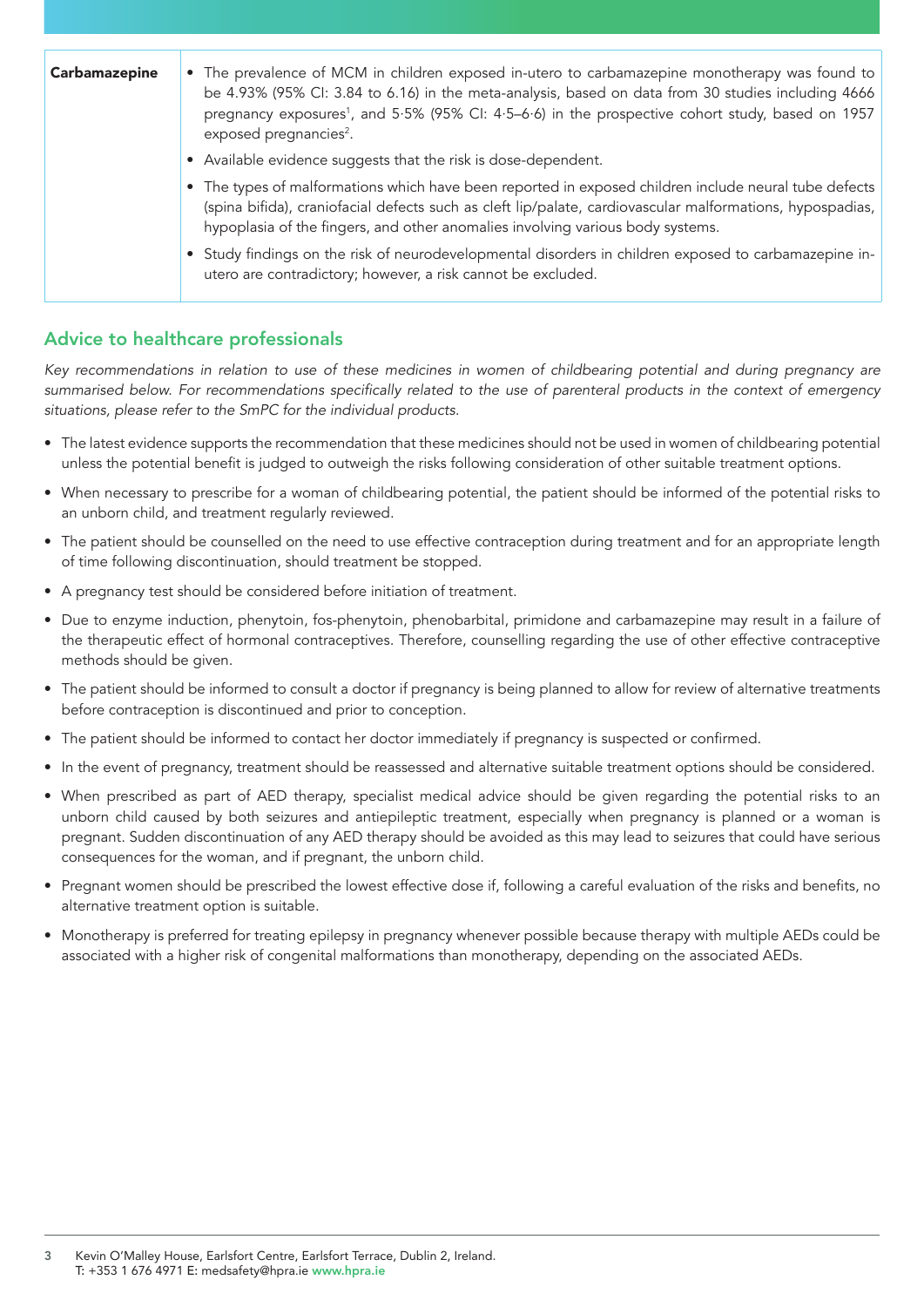## <span id="page-3-0"></span>Pregabalin

A population-based cohort study examined outcomes following exposure during pregnancy, using data from national administrative registries from four Nordic countries (Denmark, Finland, Norway, and Sweden) and included more than 2700 pregnancies exposed to pregabalin in the first trimester<sup>s</sup>. Results indicate a higher prevalence of major congenital malformations (MCMs) among the paediatric population (live or stillborn) exposed to pregabalin compared to the unexposed population (5.9% vs. 4.1%) within the study.

The risk of MCMs among the paediatric population exposed to pregabalin monotherapy in the first trimester was slightly higher compared to the unexposed population (adjusted prevalence ratio and 95% confidence interval: 1.14 (0.96-1.35)), and compared to the population exposed to lamotrigine (1.29 (1.01–1.65)) or to duloxetine (1.39 (1.07–1.82)). Analyses of specific malformations showed higher risks for orofacial clefts and for nervous system, eye, urinary and genital malformations; however, the numbers of events were low and estimates are imprecise.

The results of this study reinforce the existing recommendations that it is appropriate for women of childbearing potential to use effective contraception during treatment and that pregabalin should not be used during pregnancy unless clearly necessary (if the benefit to the mother clearly outweighs the potential risk to the unborn child).

#### Advice to healthcare professionals

- Observational data suggest that first trimester pregabalin monotherapy may be associated with a slightly higher risk of MCMs compared to women not using pregabalin, or those using lamotrigine or duloxetine.
- Results reinforce current advice that women of childbearing potential must use effective contraception during treatment and that pregabalin should not be used during pregnancy unless the benefit to the mother clearly outweighs the potential risk to the unborn child.

## <span id="page-3-1"></span>Valproate (Epilim<sup>T</sup>)

Healthcare professionals (HCPs) are reminded that for valproate, epidemiological data have demonstrated that use of valproate monotherapy during pregnancy is associated with a risk of approximately 11% for major congenital malformations (MCMs) and up to 30-40% for neurodevelopmental disorders in children exposed in-utero. Emerging data continue to be evaluated at EU level, based on which the risk of in-utero exposure to valproate continues to be characterised, including the impact of valproate in polytherapy on the risk of MCMs or neurodevelopmental disorders compared to valproate monotherapy. Epidemiological studies and other cumulative data suggest that the risk of MCMs in children following in-utero exposure to AED polytherapy including valproate is higher than AED polytherapy not including valproate. This risk is dose-dependent in valproate monotherapy, with no threshold dose below which there is no risk, and available data suggest it is dose-dependent in valproate polytherapy. Additionally, although already recognised that the risk of neurodevelopmental disorders (including that of autism) seems to be dose-dependent when valproate is used as monotherapy, the risks of neurodevelopmental disorders is also significantly increased when valproate is administered as part of a polytherapy AED regimen, compared to the unexposed population.

In April 2018, a special edition of the HPRA Drug Safety Newsletter [\(Editions 87](https://www.hpra.ie/docs/default-source/publications-forms/newsletters/hpra-drug-safety-newsletter-edition-87.pdf?Status=Master&sfvrsn=5)) was published to communicate increased restrictions around the use of valproate in female children and women of childbearing potential to prevent valproate exposure during pregnancy. Due to the known teratogenic potential, valproate should not be used in female children and women of childbearing potential<sup>1</sup> unless other treatments are ineffective or not tolerated. Treatment must be initiated and supervised by a suitably experienced specialist. In addition, use in women of childbearing potential in any indication (epilepsy, bipolar disorder) is contraindicated unless the conditions of a pregnancy [prevent](http://www.hpra.ie/homepage/medicines/special-topics/valproate-(epilim))ion programme (known as 'prevent') are fulfilled. Valproate is contraindicated as treatment for bipolar disorder during pregnancy and as a treatment for epilepsy during pregnancy unless there is no suitable alternative.

A cross-sectional study was conducted in June 2019 using anonymous online surveys among general practitioners (GPs), pharmacists, and specialist consultants in Ireland to examine their awareness, knowledge, and practice in the year following implementation of the 'prevent' pregnancy prevention program for valproate<sup>6</sup>. The survey was sent to a random sample of HCPs, 3820 in total. Response rates were 5.8% for GPs (90/1544), 10.7% for pharmacists (219/2052), and 7.6% for specialists (17/224). Across HCP groups, in those that responded, there was high awareness (>90%) for specialist referral when female valproate patients are planning pregnancy, or become pregnant, but less awareness to refer annually for specialist review. While awareness of a possible teratogenic effect at any stage of pregnancy was high (>80%), most GPs (62.2%, 95% CI: 51.3, 71.9%) and

4 Kevin O'Malley House, Earlsfort Centre, Earlsfort Terrace, Dublin 2, Ireland. T: +353 1 676 4971 E: medsafety@hpra.ie www.hpra.ie